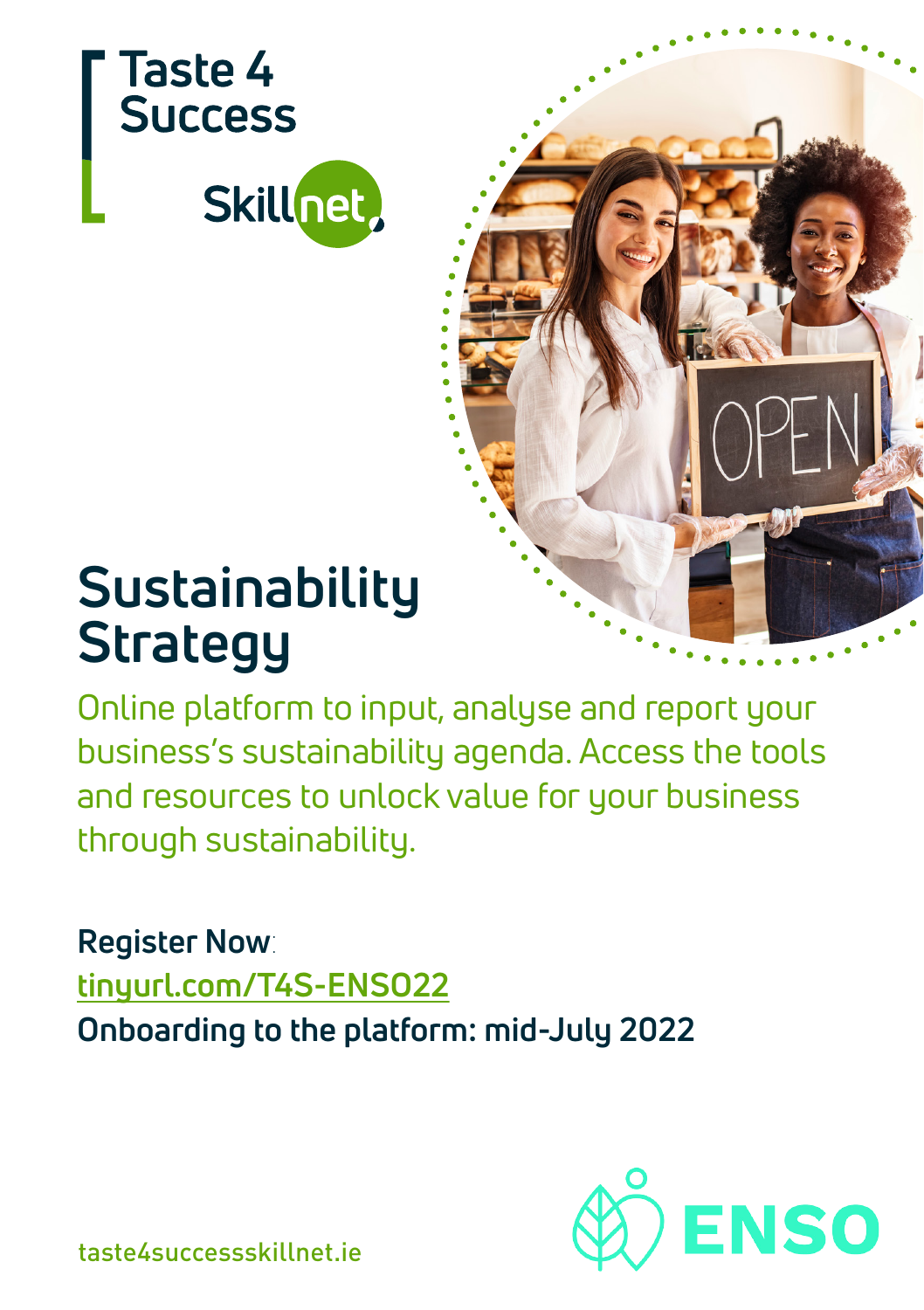# **Sustainability Strategy**

Online platform to input, analyse and report your business's sustainability agenda. Access the tools and resources to unlock value for your business through sustainability.

## **Sustainability Programme**

We have partnered with ENSO to deliver this unique sustainability programme for food and drink businesses in Ireland. This fully-funded programme will give you all of the tools and resources needed to unlock value for your business through sustainability.



Input your business information into the ENSO online platform to start building your sustainability strategy.

Analyse your sustainability roadmap and track your progress through the user-friendly tools and dashboard.



Report and communicate all of your great work transparently to new customers, employees and prospective investors or partners.

This is a fully-funded and exclusive programme for Taste 4 Success members to create their own sustainability strategy through the new ENSO online platform and also to receive training on implementation and sustainability best practice.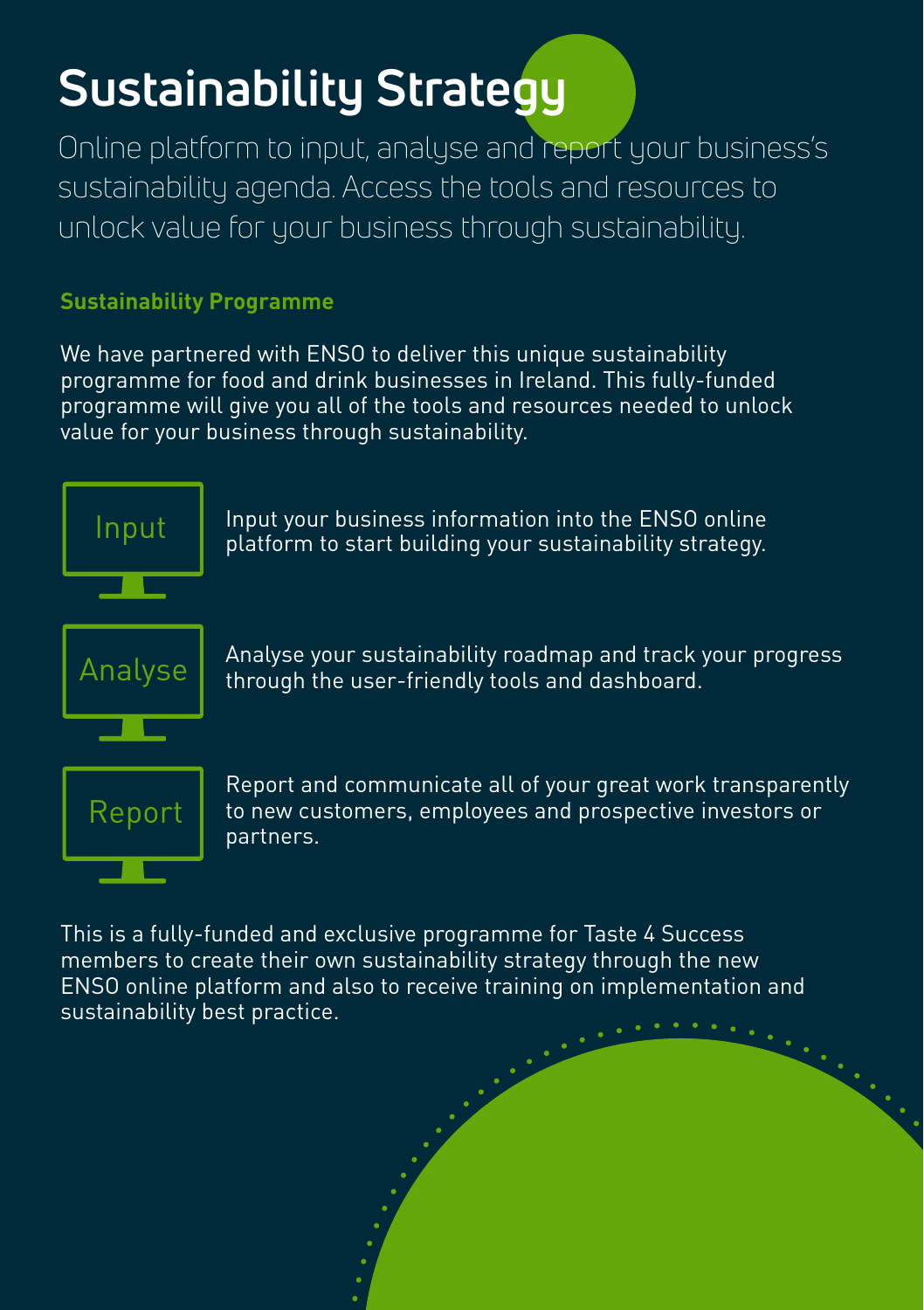### **Key Features**



Acccess: Create, manage and communicate your sustainability strategy through the ENSO platform for 12 months. (Package worth €1,200)



Training: Weekly onboarding and Q&A webinars will be available to all participating businesses.



Output: Receive the ENSO digital badge and a bespoke sustainability webpage for your business.

#### **Eligibility Criteria:**

This programme is a fully-funded initiative of Taste 4 Success Skillnet, under its Strategy Green Project.

The programme will enable Irish SME food and drink businesses to input, analyse and report on their sustainability agenda.

Training, resources and ongoing support will be provided throughout the programme for those who successfully secure a place.

- \* Member Company must be registered and based in Ireland.
- \* Member Company must be a member of Taste 4 Success Skillnet.
- \* Participants must be resident/living in Ireland and connected to a member company.
- \* If you are not already a Taste 4 Success member, registration is free and will just take 2 minutes on our sign-up form.